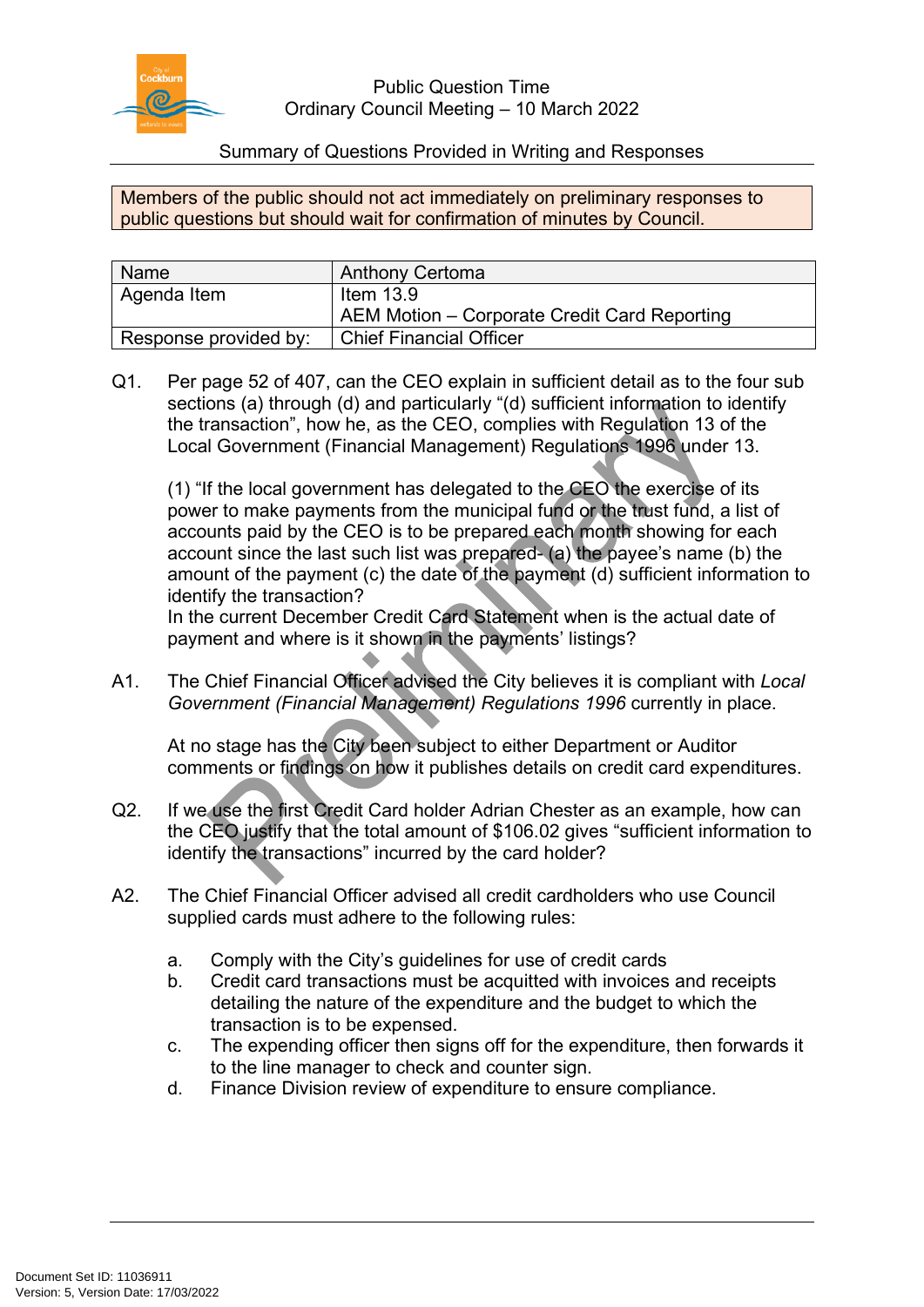All credit card expenditure is then subject to annual audit by Councils auditors.

The CEO has sufficient information through the above process to ensure compliance with Council's guidelines.

- Q3. Does the CEO truly believe that the current reporting system offers best practice reporting, gives full accountability and transparency, whilst maintaining the proper level of oversight for the Elected Members and the community for this expenditure item of almost \$1M pa?
- A3. The Chief Financial Officer advised yes, the City is compliant with existing regulations. Furthermore, it is noted that the City's public reporting of credit card expenditures currently materially exceeds that of both the Minister for Local Government and of the City's own regulator, the Department of Local Government, Sports and Cultural Industries.

| <b>Name</b>           | Joanne Curry                                                           |
|-----------------------|------------------------------------------------------------------------|
| Agenda Item           | Item 13.12 – Reinstatement of On Lead Dog Beach at<br>Ammunition Jetty |
| Response provided by: | <b>Chief of Community Services</b>                                     |
|                       |                                                                        |

- Q1. Where does the most southern point of CY O'Connor Beach start from?
- A1. The Chief of Community Services advised CY O'Connor Reserve is defined by Lot 1759 McTaggart Cove North Coogee, however, the beach area historically accessible to dogs extended approximately 230 metres south into Lot 2161 McTaggart Cove, North Coogee.
- Q2. Is it not the beach that is located on the north side of the rocks in front of the old Power Station?
- A2. The Chief of Community Services referred to her previous response.
- Q3. If a beach is defined as a sandy shore between the high and low water marks, then would it not make sense that the southern point of CY O'Connor Beach in fact commences from the north side of those rocks adjacent to the old Power Station?
- A3. The Chief of Community Services referred to her previous response.
- Q4. From the current maps posted, advising of the new dog on-leash only beach, it appears that the shown starting point is not on a beach but in fact inland of the protective rock barrier in front of the old Power Station. Is that correct?
- A4. The Chief of Community Services advised the new on-leash dog beach at Chelydra Point Beach will start from the southern end of Lot 2161 McTaggart Cove, North Coogee, adjacent to the Caledonia Loop Road Reserve, and extend to the land boundary of Lot 1759 McTaggart Cove North Coogee.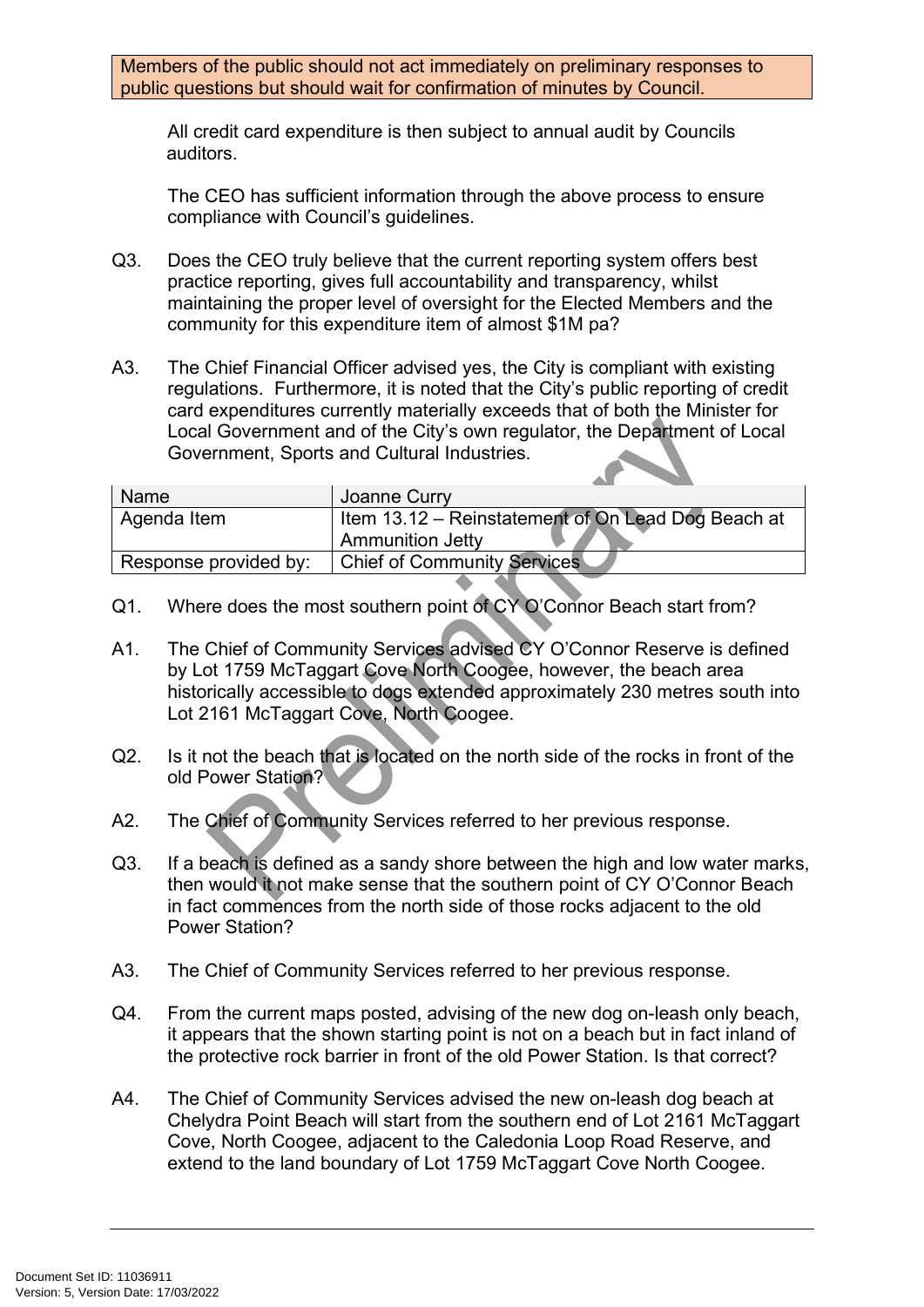Page 310 of the February 2022 Ordinary Council Meeting shows a closer image of the area.

The maps provided by the City are to be used as guidance only, and none should be considered to scale.

To ensure there was clear understanding of the proposed beaches, the City incorporated estimated distances of the proposal in all community consultation and the report to Council.

The City is also installing numerous signs to clearly delineate the area where the dog on-leash beach starts.

- Q5. Is it not accurate to say that the initial first approximately 130metres of the 400metres of CY O'Connor Beach to be utilised is in fact not on a beach but inland between Chelydra Beach and CY O'Connor Beach through very soft and often hot sand, which could be difficult to transverse for some potential users?
- A5. The Chief of Community Services advised the City is not aware of any additional access issues to this section of the beach, other than what would be normally considered for any coastal environment.

The new on-leash area provides good and levelled access via North Coogee from the southern end.

- Q6. Will the Chief of Community Services together with a representative from Ranger Services agree to meet with representatives of ROC for the Dogs Inc. onsite at a mutually agreeable day and time to go through the issues onsite, including distances, CCTV coverage, Ranger patrols, signage, and defined barrier between on lead only and dog exercise area at CY O'Connor Beach?
- A6. The Chief of Community Services advised that, subject to the nature and intent of a meeting it will depend on the City's representatives who would attend the meeting and their acceptance to attend.

Additionally, the City is not aware of any issues given that the on-leash dog beach has not come into effect.

Over the coming weeks, CCTV and additional signs will be installed and is not likely to leave any confusion as to where dogs can be on a leash or not.

- Q7. Taking into account that there is no point at which the entire stretch of the on lead only dog beach can be seen, how it is anticipated this area will be policed?
- A7. The Chief of Community Services advised City Ranger Services will be policing the area by physical patrols, CCTV and on complaint and reporting, as it does with any other area in the City.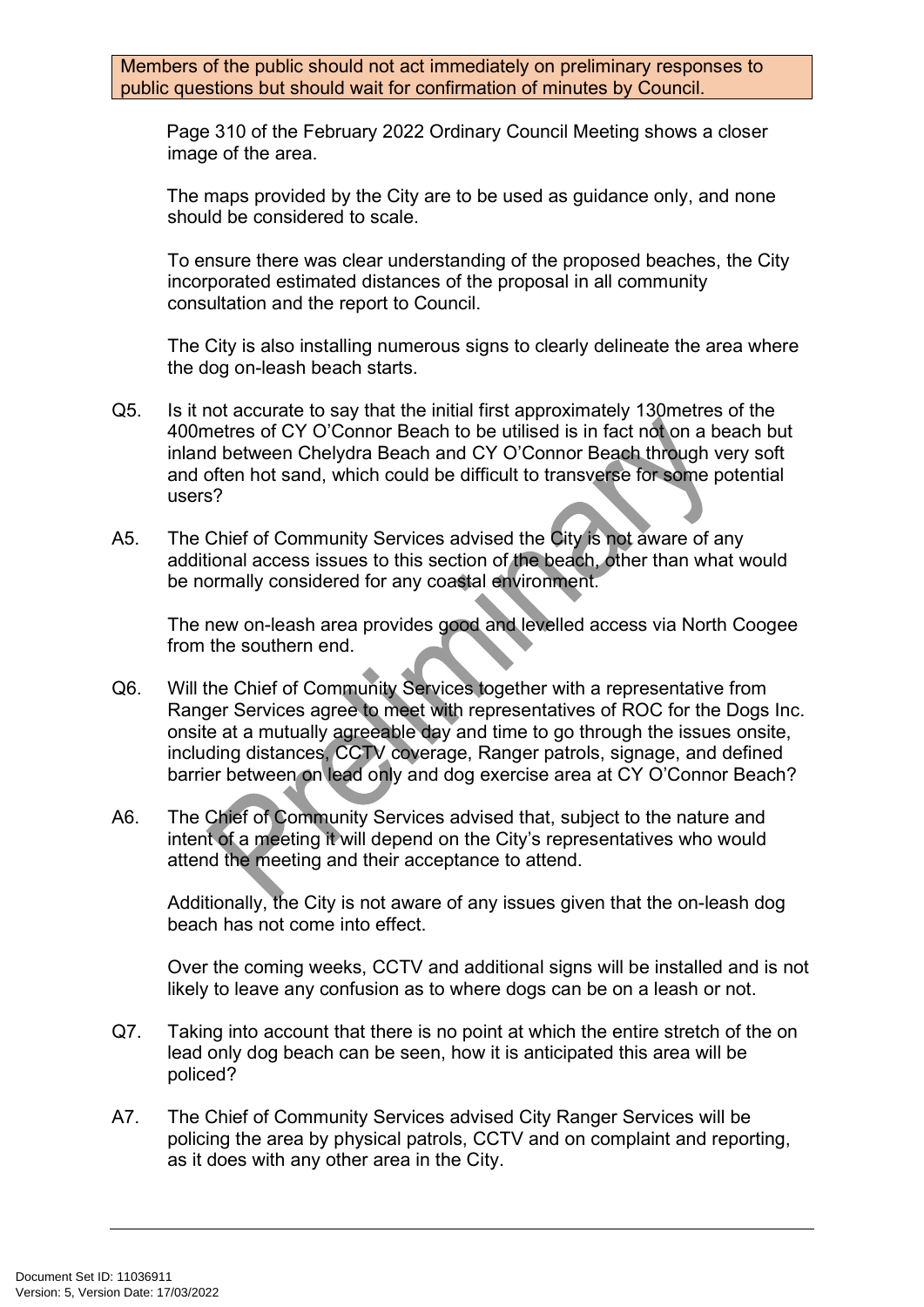- Q8. How is this policing option easier than policing the currently proposed 800m of Ammunition Jetty Beach, which has a straight line of sight from each end as well as multiple pathways down to the beach along its length?
- A8. The Chief of Community Services advised Council has considered the Ammunition Jetty Beach area on multiple occasions and made the determination it will be dog prohibited.

It is noted that has been clear advice against allowing dog access at Ammunition Jetty Beach from the WA Government via the Department of Local Government, Sports and Cultural Industries and also the Department of Biodiversity Protection and Attractions.

| Name                  | Stephen Greenwood                                    |
|-----------------------|------------------------------------------------------|
| Agenda Item           | Item 13.13 AEM Motion - Resident Group Draft Capital |
|                       | <b>Budget Submission</b>                             |
| Response provided by: | <b>Chief of Community Services</b>                   |

- Q1. With reference to the table on page 72 of 407, regarding Resident Group Draft Capital Budget submissions, why is it that of the 128 projects submitted over the three financial years, only 55 or only 43% were approved?
- A1. The Chief of Community Services advised this measure is not an accurate reflection of the program's success to date.

To enhance the likelihood of resident groups accessing the \$30k funding allowance per group under the program, they are asked to submit up to three projects in priority order.

For example, a resident group can submit up to three projects, each up to a value of \$30k.

Should the highest priority project satisfy the City's criteria and be included in the proposed Draft Annual Budget, then the lower priority projects are not considered.

However, if the highest priority project is assessed to be unfeasible, the group still has an opportunity to secure funding with the remaining two projects.

This methodology is designed to increase a group's chance of success in the program, with a better measure being how many of the groups making submissions each year have projects included in the budget (over 90% each year).

It should also be noted that many projects submitted by the groups in the past were able to be accommodated within existing budgets or had already been included in the budget by City officers.

Q2. What were the main reasons for rejection?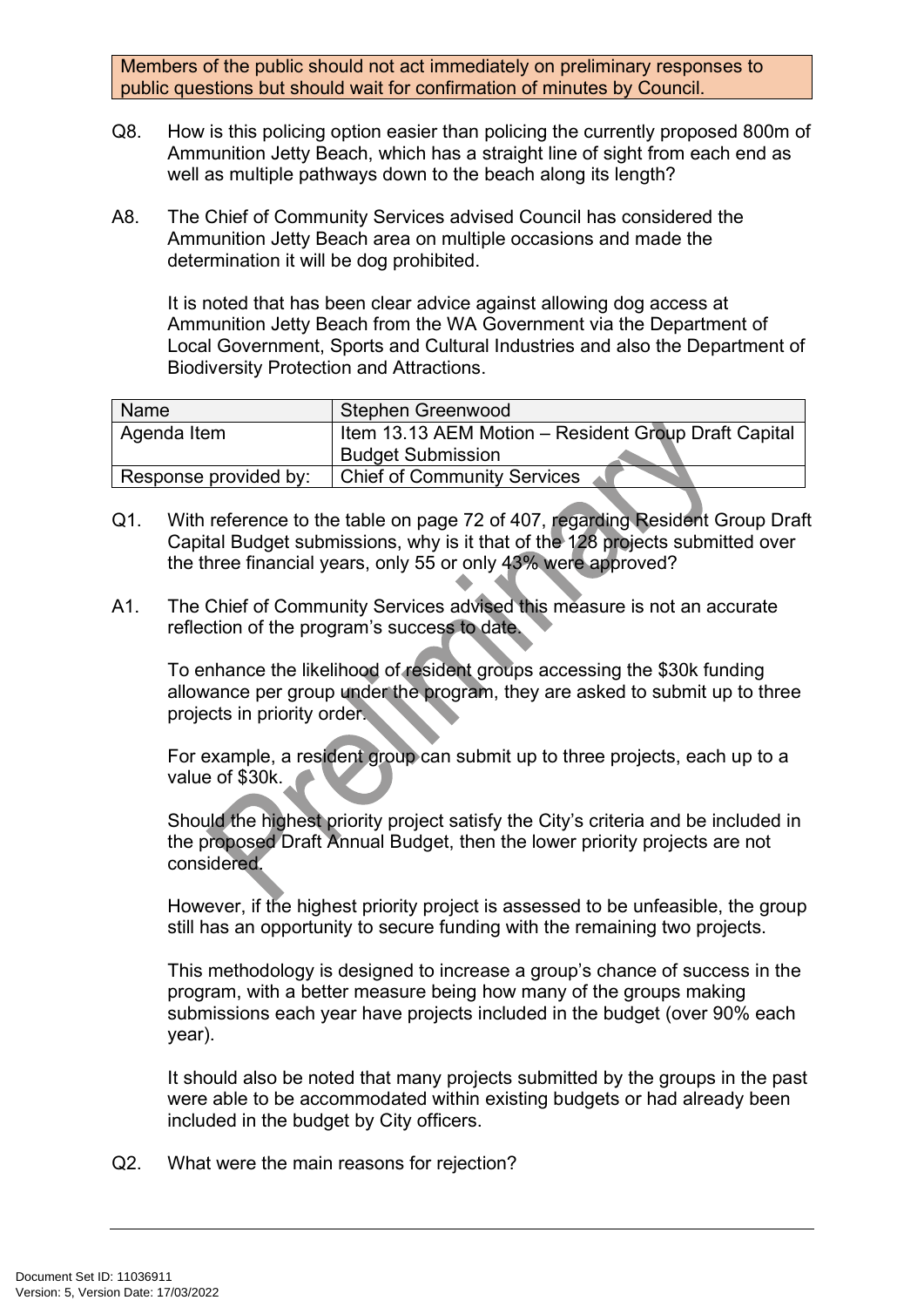- A2. The Chief of Community Services advised that, as can be seen in the answer for question 1, the main reason has been the extra projects exceeding the \$30k funding limit per group.
- Q3. Is there a need for an information or education program to be run for the individual Residents Associations to help them fully take advantage of this program as over the three year period, on average, only 15 associations submitted projects with only 43% of the projects approved, whilst an average of only 56% of the available funds were utilised?
- A3. The Chief of Community Services advised that each year the City's Community Development team works with the Resident Groups to brief and guide them through the submission process.

This year, the City has received submissions from 19 Resident Groups submitting 45 proposals for assessment.

These proposals will be considered by Council as part of the FY23 Budget deliberations.

- Q4. Is there a mechanism in place or a channel to go through for an individual resident association to obtain some ballpark costings for certain types of projects?
- A4. The Chief of Community Services advised that currently there is not a process in place to facilitate this idea, however, it is a good suggestion and the City's Community Development and Operations teams will examine ways that this could be implemented.
- Q5. Is it not correct to say that the Resident Groups Draft Capital Budget Submissions are in fact a subset of the City's Total Draft Capital Budget rather than an incremental budget item?
- A5. The Chief of Community Services advised yes.
- Q6. In other words, is the Total Draft Capital Budget dollar figure set at a high end level and the various components of it, including the Resident Groups Draft Capital Budget Submissions, determines its final make up to that level?
- A6. The Chief of Community Services advised the capital budget is comprised of a number of components including Resident Group projects. The funding is set to enable a range of projects to be completed including asset management plans and other Council adopted strategies and plans.
- Q7. Given the human resources currently available to the City in undertaking major yearly projects to the value of \$30M plus per annum, does it seriously believe that a possible 40 odd projects such as playground shade sails, new footpaths, barbecues, park/reserve signage, solar lighting, exercise equipment, shelters, tables, with a maximum value of \$10,000 each will significantly tax its current resources?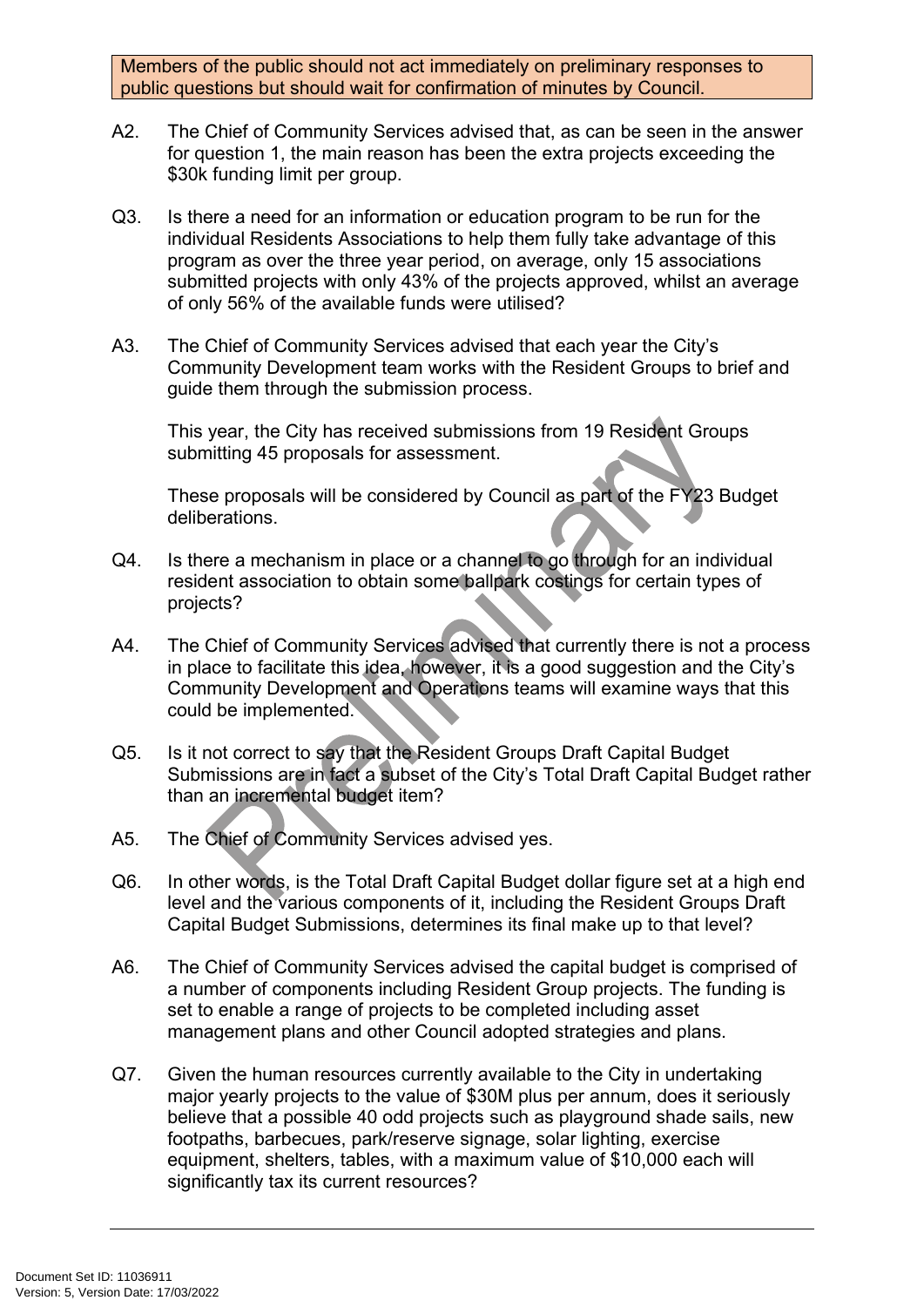A7. The Chief of Community Services advised Council approves the funding of resources, including staff, based on an agreed level of services and projects. Additional projects, such as these, require their own additional appropriation by Council over and above the standard services and projects approved for delivery.

| l Name                                      | James Moore, Spearwood                      |
|---------------------------------------------|---------------------------------------------|
| Subject                                     | Underground Power - Phoenix Road, Spearwood |
| Response provided by:   Chief of Operations |                                             |

- Q1. Please provide an update on the progress to complete underground power for Phoenix Road, Spearwood.
- A1. The Chief of Operations advised there is no current program for the undergrounding of power along Phoenix Road, or current WA Government funding programs scheduled. Should the State Government announce a new round of funding, the City will look to nominate the areas within the City that do not currently have underground power, including parts of Spearwood.

| Name                  | Anthony Certoma, Coogee (continued) |
|-----------------------|-------------------------------------|
| Subject               | Financial                           |
| Response provided by: | Chief Financial Officer             |

- Q4. Explain why the average general rates per person, at \$909, is approximately 30% higher than the Cities of Joondalup (\$612), Gosnells (\$559), Stirling (\$621), and Wanneroo (\$633), and even 13.5% higher than Melville (\$786)?
- A4. The Chief Financial Officer advised that local governments raise rates from residential, commercial, industrial, rural, and vacant land properties within its district, and then expend those funds across a range of services for those ratepayers and residents.

Cockburn rates are heavily skewed to commercial and industrial rates, similar to the Kwinana, Perth, and Belmont local governments, and unlike Joondalup, Gosnells, Stirling, Wanneroo, and Melville.

The inference in the question that Cockburn rates each person \$909 is distorted as this is not the case.

A more accurate and relevant statistic is to compare the above local governments using residential rates per person, as this is what the general population pays its local government.

The comparison is as follows, and includes residential waste management charges, as some local governments include these in their rates whilst others do not.

The per capita charge for 2021/22 is as follows:

• **Cockburn \$613**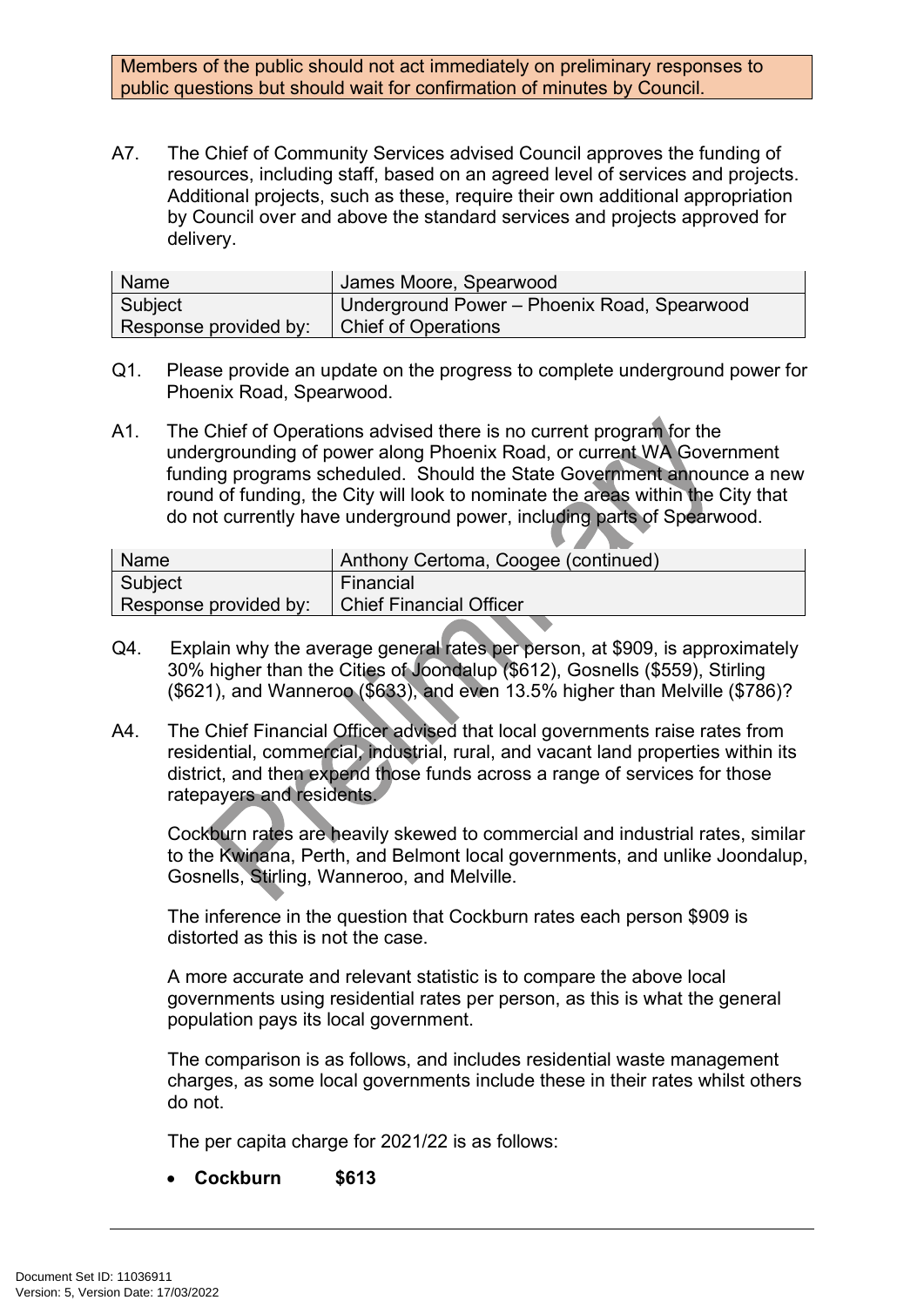- Melville \$644
- Joondalup \$599
- Stirling \$652
- Gosnells \$604
- Wanneroo \$575\*

Cockburn compares favourably with all the above local governments.

The more usual comparison measure is rates per residential property, as the per capita measure is more of a poll tax statistic similar to the UK, not WA. Using residential rates per residential property, the comparison is:

- **Cockburn \$1,624**
- Melville \$1,747
- Joondalup \$1,611\*
- $\bullet$  Stirling  $$1,521$
- Gosnells \$1,757
- Wanneroo \$1,714

Again, Cockburn's comparison with the other Local Governments is favourable.

This data is from the 2021/22 budget documents for each of the mentioned local governments.

- Q5. Why is it that the City had to raise \$155,735,577 in Total Operational Revenue to run its operations, whilst Joondalup with some 42,000 more residents (35% more) only required \$151,213,935 and Gosnells with some 7,000 more residents (5.6%), only required \$125,939,071?
- A5. The Chief Financial Officer advised that, as noted in the response to question 1 above, each local government provides a range of similar services, but also provides a range of services which are unique.

The City of Cockburn provides several unique services which provides context to its operating revenue. Those services and the operating revenue associated with the services include:

- Cockburn ARC \$11.4m,
- Port Coogee Marina **61.3m**,
- Henderson Waste and Recovery Park \$13m, and
- Commercial Waste Collection \$18.8m.

Gosnells and Joondalup do not provide these services.

In addition, Joondalup Arena, which is comparable to the Cockburn ARC, is provided by the State Government to residents of Joondalup at no cost to City of Joondalup.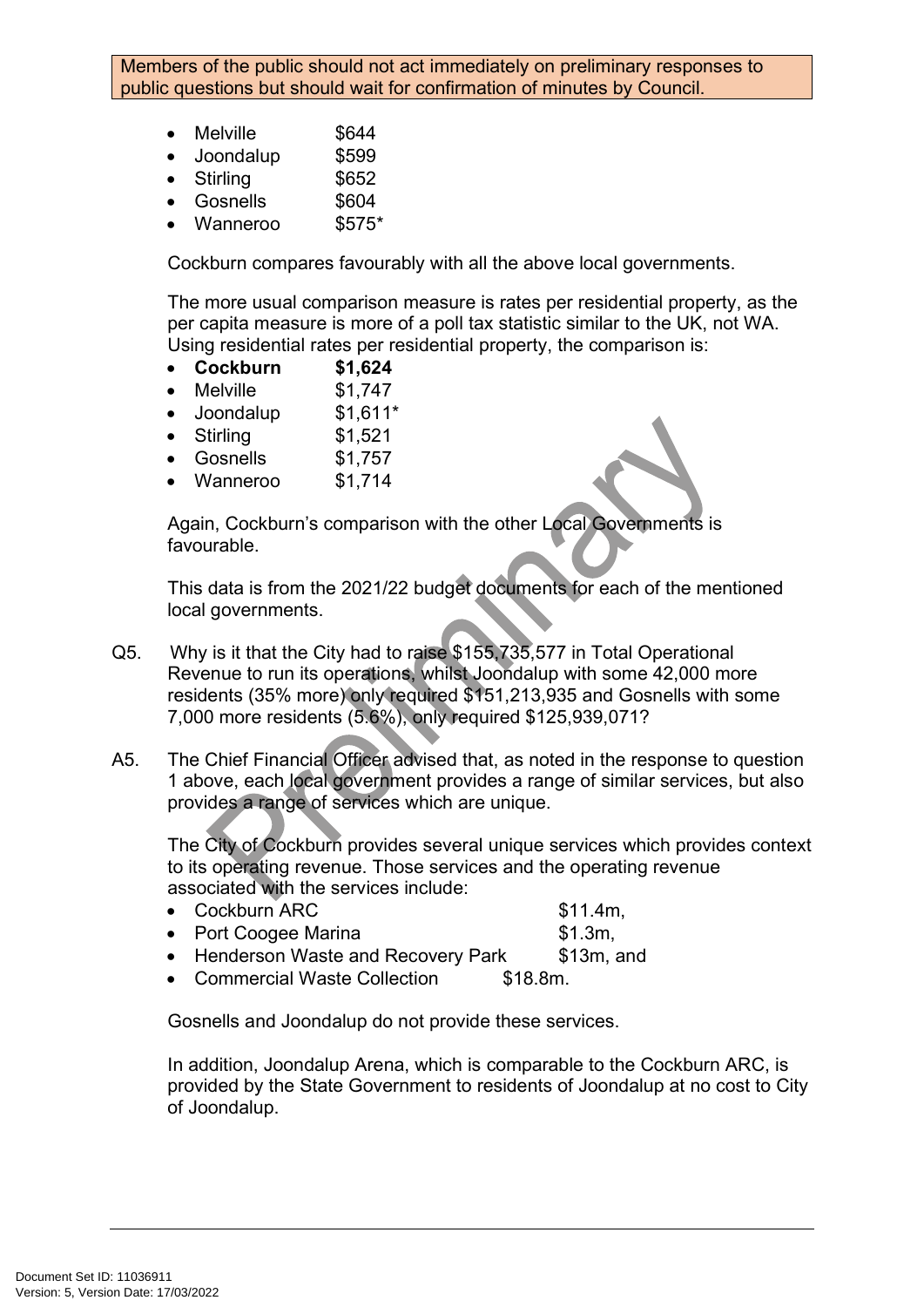There are other unique services which also increase operating revenue, for example, \$2.9m from commercial property rentals, \$7.9m in operating grants for aged, youth, family, and childcare services.

- Q6. Why does the City have employee costs of \$62,845,278 whilst Joondalup (\$60,940,622) and Gosnells (\$49,478,787) are both lower in total and even more so when the LGA population is taken into account?
- A6. The Chief Financial Officer advised the FY22 Municipal Budget for payroll for each of the above are:
	- **Cockburn \$64,100,946**
	- Joondalup \$66,183,322
	- Gosnells \$51,483,433\*

Each local government provides a range of services which makes the comparison difficult without a specific knowledge and costing structure of those services in the local governments mentioned in the question.

In addition, some local governments choose to insource (increased staff numbers and higher payroll costs), versus those local governments that outsource services (reducing staff numbers and payroll costs but leading to higher material and contract costs, resulting from the outsourced service cost).

When payroll costs and material and contract costs are combined as a percentage of total operation revenue:

- **Cockburn 64%**
- Joondalup 81%
- Gosnell 78%
- Melville 72%
- Wanneroo
- Stirling 78%

Cockburn compares favourably against the other two local governments noted in the questions, and also with the other local governments mentioned in question 1.

- Q7. Does the total FTE staff numbers impact this?
- A7. The Chief Financial Officer advised the question is not clear.
- Q8. Does the City of Cockburn have bigger teams but could review some of its operations?
- A8. The Chief Financial Officer advised the City has only enough staff to meet service delivery requirements and reviews each position when a vacancy occurs, as to the necessity to fill that position.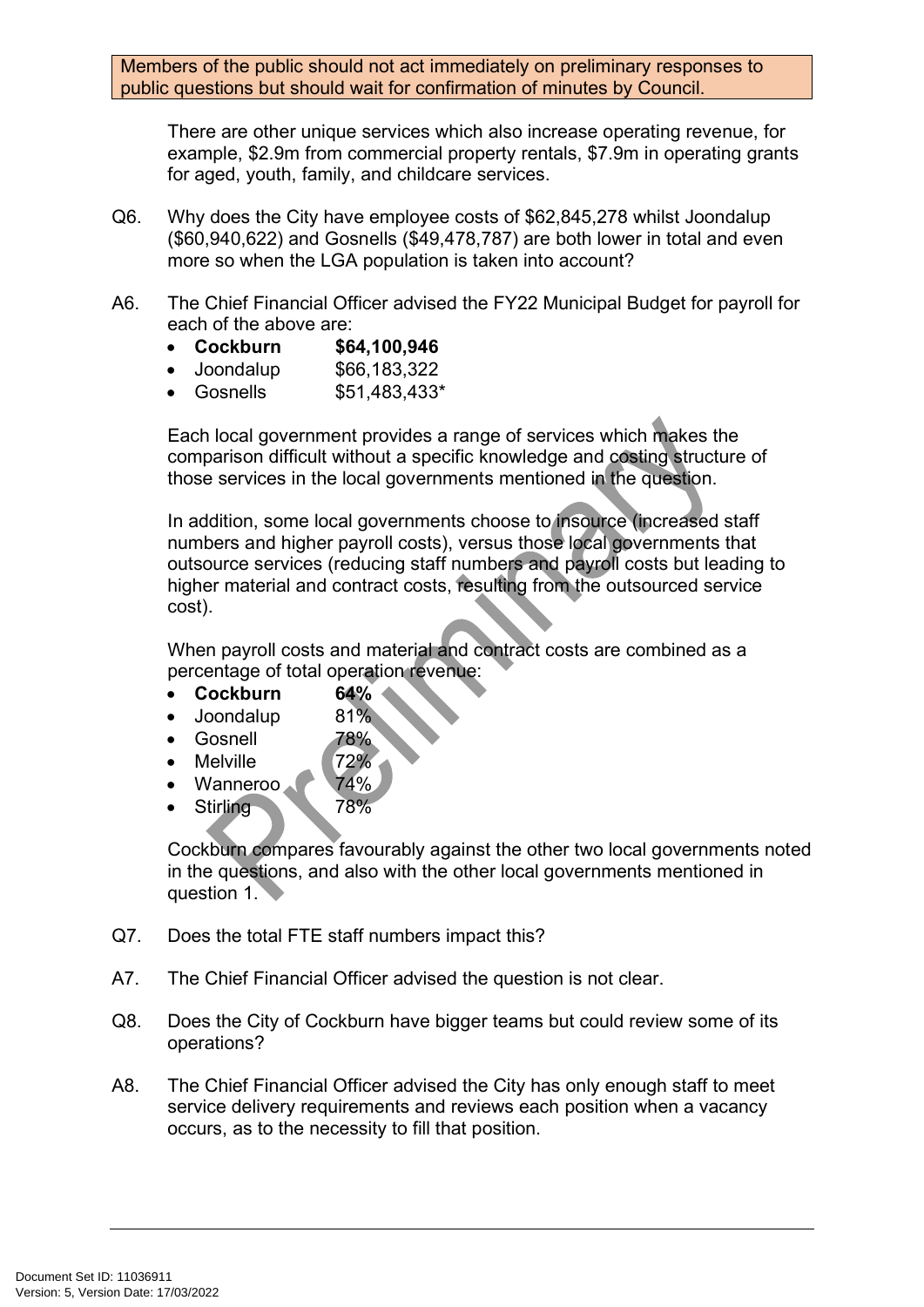- Q9. Why does the City have employee costs of \$62,845,278, whilst Stirling (\$82,021,661) and Wanneroo (\$71,314,624) appear to have significantly lower employee costs, when taking into account that they both have almost twice the population base of Cockburn?
- A9. The Chief Financial Officer advised, as noted in my response to question 3, compared to Cockburn, both Stirling and Wanneroo have higher combined payroll and material/contract costs as a percentage of total operating revenue.

It is also worth noting that neither Wanneroo nor Stirling provide equivalent facilities to the Cockburn ARC, a landfill operation, or an ocean marina.

- Q10. Explain how the City of Cockburn apparently has different service needs for residents, commerce and industry than the other Cities compared?
- A10. The Chief Financial Officer advised that, as noted in the response to question 6, Cockburn provides several unique services which require costs to be incurred, including the Cockburn ARC, a landfill operation, and a marina facility at Port Coogee.

It also has significant industrial areas with different transport infrastructure needs to residential areas.

Other services considered unique or more of a focus for the City include:

- Maintenance of a substantial network of natural areas (bushland, possum bridge and surrounding lakes systems)
- Waste management, including six tip passes, four verge collections and three bin systems, including weekly recycling
- Million-dollar community grant program
- Financial counselling services
- Parenting services, individual and family support counselling services
- Cockburn Care Frail Aged Service
- Dedicated Seniors Centre (5 days per week) and Youth Centre 6 days per week)
- Cockburn Integrated Health Centre with GP Super Clinic
- The Wetlands Centre and WA Wildlife
- Waste and Environmental Education programs
- Public jetties and other marine infrastructure (eg: sand bypassing system, groundwater interception drain, shark barrier (netsystem) at Coogee Beach, Omeo Dive Trail, groynes, sea walls, etc.
- Caravan Parks and coastal management and funded plans
- Commercial and industrial road building programs, including multi-milliondollar Jandakot Road, Hammond Road and Spearwood Avenue duplication projects, and including bridge duplication at Spearwood Avenue.
- Q11. Why is it that at an average of \$527 per resident, the City of Cockburn's Employee costs are substantially higher than Joondalup (\$379, 28% more),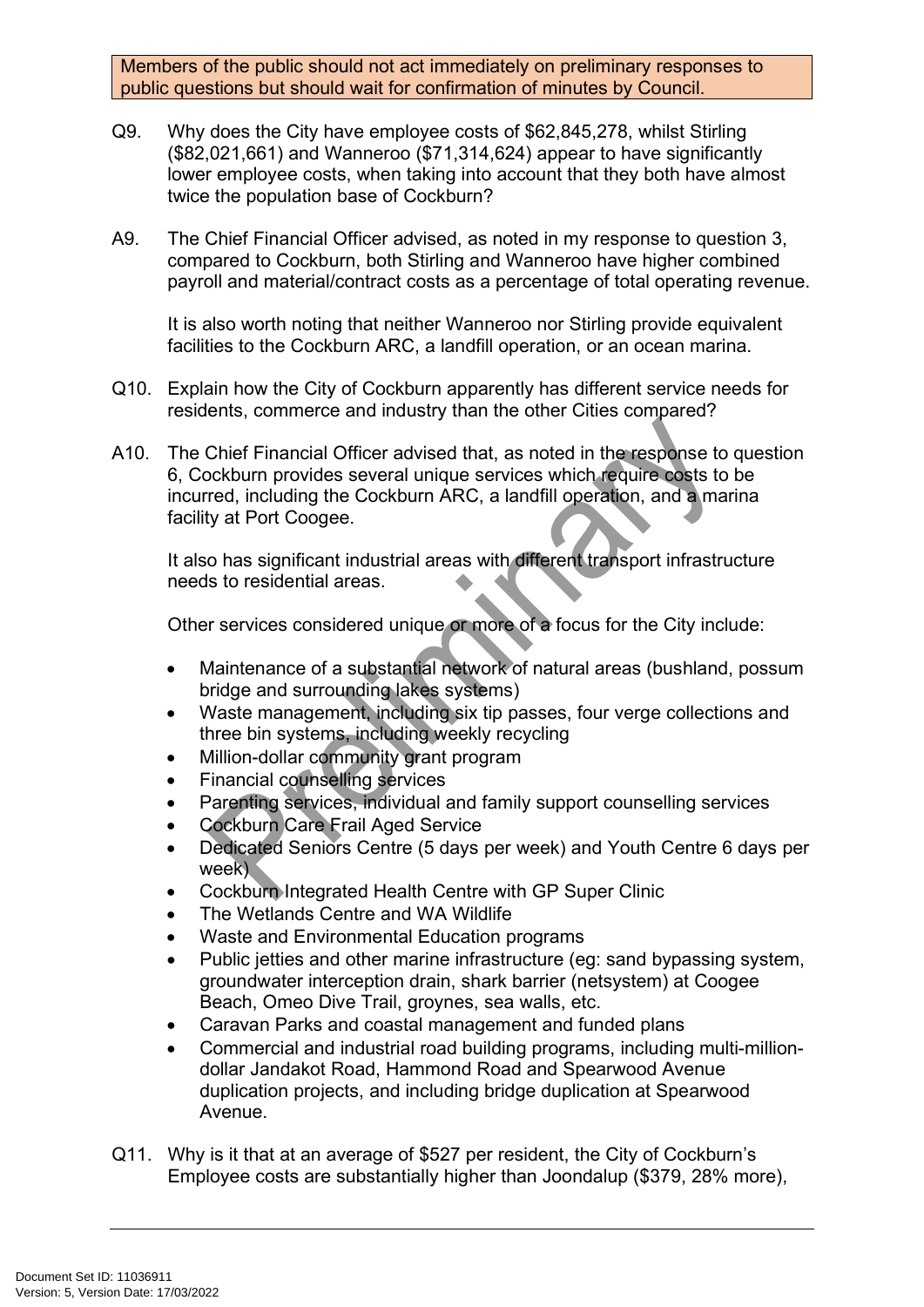Gosnells (\$393, 25% more), Stirling (\$368, 30% more), and Wanneroo (\$332, 37% more)?

- A11. The Chief Financial Officer advised referred to his response to question 6.
- Q12. Can the City of Cockburn itemise the list of services that it is providing within the community that apparently the other LGAs aren't providing given lower Employee Costs?
- A12. Please refer to my response to question 6 and 10.
- Q13. Can we responsibly continue to deliver these services on an ongoing basis given the pressure it puts on rate rises even with our yearly growth in the rates base of approximately 1,000 new dwellings per annum?
- A13. The Chief Financial Officer advised that, as noted in his response to question 4, Cockburn has some of the lowest residential rates when compared to the South West Group, Growth Local Governments, and other local governments.

The City's operating budget is balanced (unlike many other local governments) and the City's rate increases have been modest, particularly when compared with State Government increases over the past five years.

It is noted the new dwellings come as part of new developments for which the City accrues depreciation of newly built assets such as roads, paths, streetlighting, paths and recreational and park facilities.

The Council has always adopted a prudent practice to fund their future replacement and maintenance costs through placing funds into reserves.

There is no windfall or excess revenue arising from newly rateable properties.

- Q14. Can the City of Cockburn confirm that the following financial year employee turnover rates are correct? 2018/2019 - 5.5%, 2019/2020 - 11.2%, 2020/2021 - 11.8%.
- A14. The Chief Financial Officer advised that turnover rates were: FY19 at 16.18%, FY20 at 12.66%, FY21 at 11.81%.
- Q15. Can the City of Cockburn administration please provide an update on the status of the potential review of the Workforce Plan, including dates when the Workforce Plan is scheduled to be reviewed?
- A15. The Chief Financial Officer advised the Workforce Plan is currently being reviewed and will be released as part of the Annual Budget process.
- Q16. Will the City Administration outline the current status of work progress on a new Workforce Plan given that the current one expires this financial year (2021-2022)?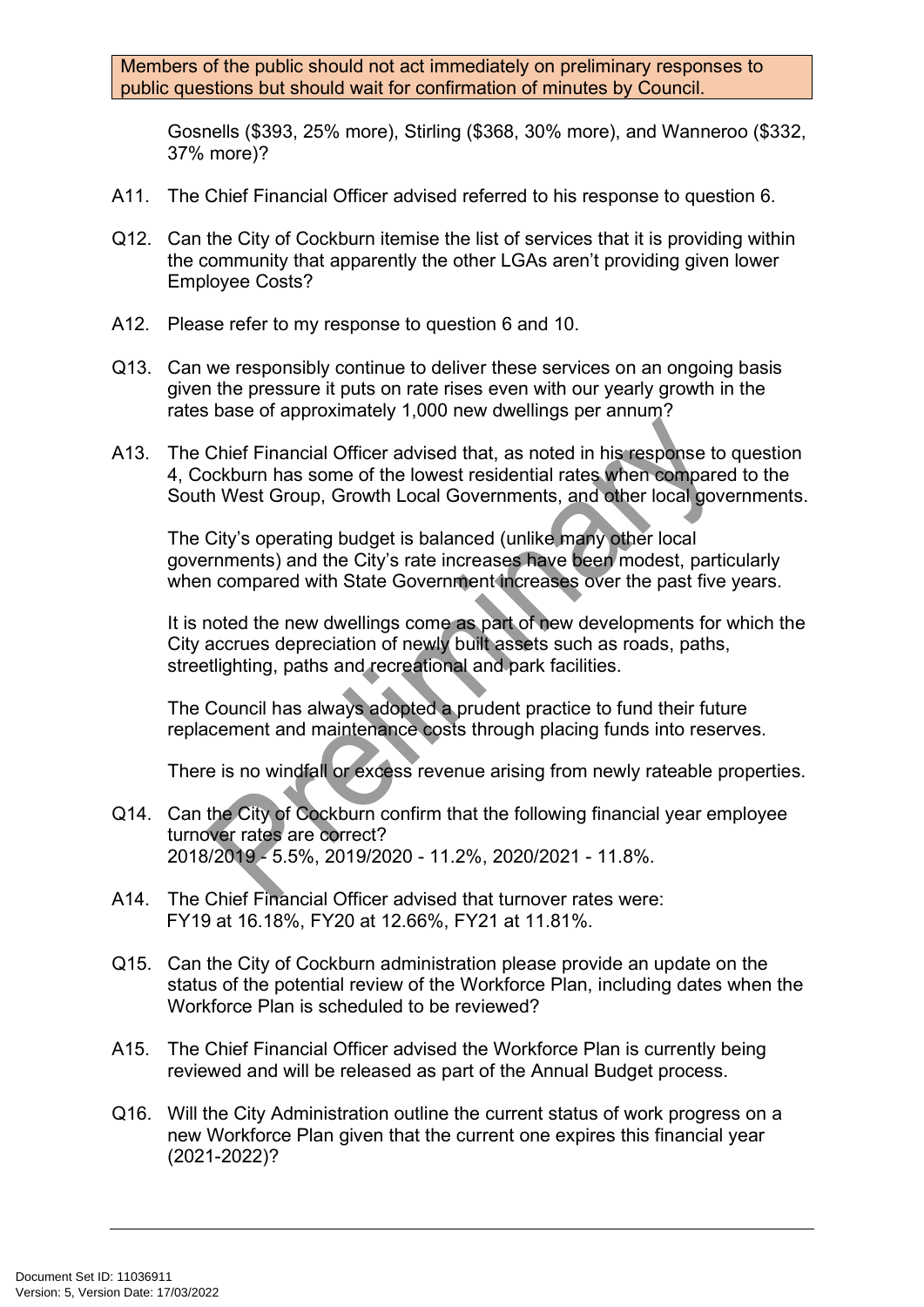- A16. The Chief Financial Officer referred to his responses to question 9.
- Q17. How has the City of Cockburn used the review process to review service levels and organisational restructure to ensure continued efficiencies in the future Workforce Plan?
- A17. The Chief Financial Officer advised the City has undertaken a significant organisational restructure over the past 12 months, adopting a contemporary business structure where all service functions and levels were reviewed.

The outcomes are still being progressed and these will lead to better and more efficient services.

| Name                  | Anthony Certoma (continued)              |
|-----------------------|------------------------------------------|
| Subject               | <b>OCM Minutes</b>                       |
| Response provided by: | <b>Executive Governance and Strategy</b> |

- Q18. With reference to the Minutes of the 10/02/2022 Ordinary Council Meeting, in relation to Agenda Item 13.3 Initiation of Proposed Scheme Amendment No.153 – Lot 760 (No.49) Berrigan Drive, South Lake – Additional Uses. On page 67 of 537, it states that the Council Decision on "That the recommendation be adopted, with the exclusion of the Funeral Parlour." was Lost on the Casting Vote of the Presiding Member 4/4. Can his worship Mayor Howlett confirm that this is correct?
- A18. This is correct.
- Q19. Can his worship Mayor Howlett explain to confused residents and Elected Members at the time why he initially voted for the Motion and some 20 seconds later used his Casting Vote to defeat the Motion?
- A19. The Mayor is not required under any legislative framework to explain his voting decisions
- Q20. Did he in fact vote the wrong way initially and used his Casting Vote to correct the error?
- A20. Please refer to my response to question 19.
- Q21. Why did the Mayor not feel the need to stick to his initial convictions?
- A21. Please refer to my response to question 19.
- Q22. In the Report of the Inquiry into City of Cockburn on Page13 under the heading "Conduct of Briefing Sessions" in para 75 to 84 a number of key issues are discussed in relation to Briefing Sessions. Para. 77. "Notably, at the time of the Inquiry being held, the briefing sessions were chaired by the CEO, closed to the public and very informal." Can his worship Mayor Howlett confirm if this is still the case?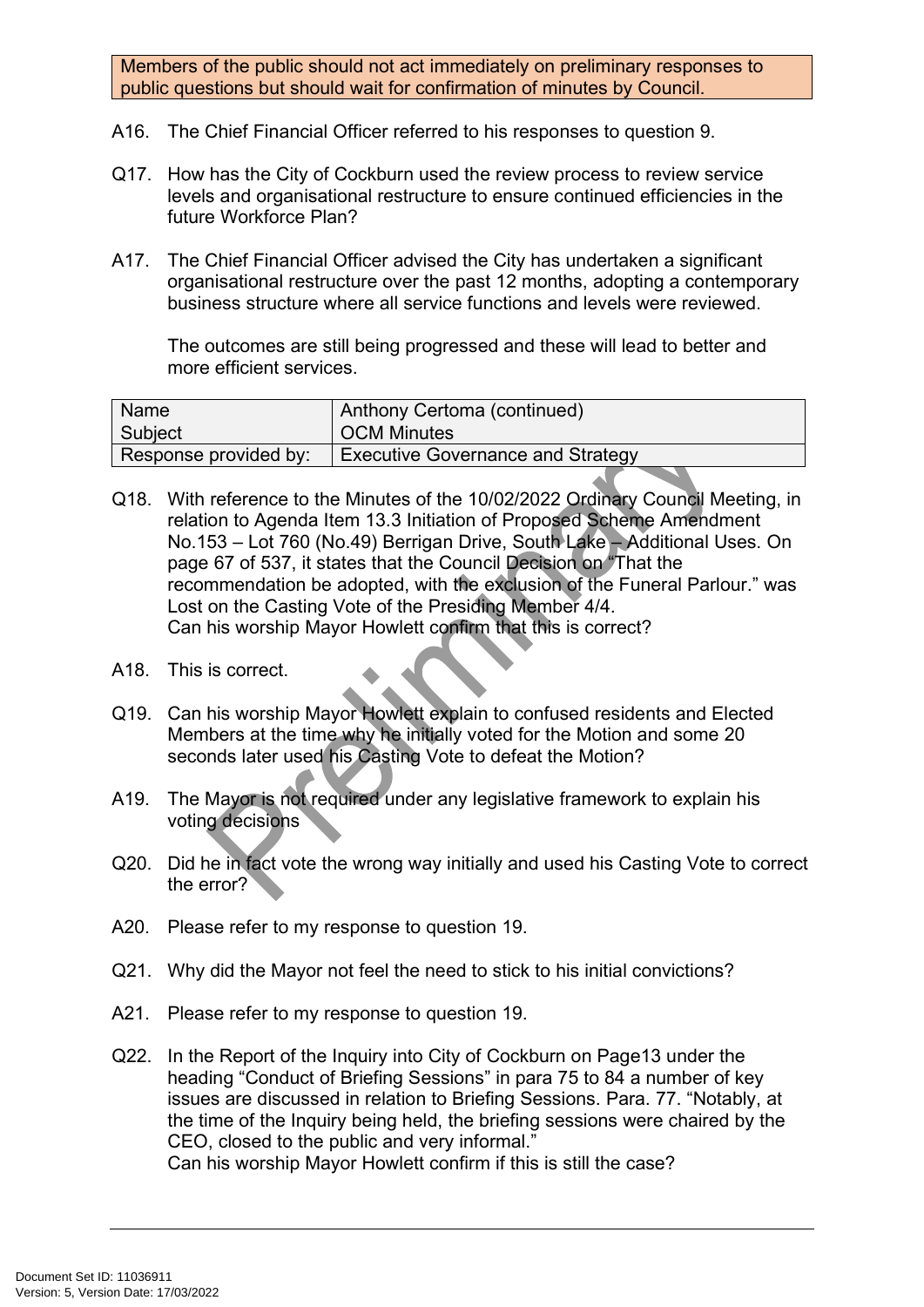- A22. Yes
- Q23. At which monthly meeting can Mayor Howlett confirm that he took over chairing the Agenda Briefing Meetings?
- A23. The review of Committees and Forum forms part of the review being undertaken by the Governance Review Steering Committee.
- Q24. Are they still closed to the Public?
- A24. Please refer to my response for to question 22
- Q25. Are they still very informal?
- A25. Please refer to my response for to question 22
- Q26. In Para. 81. "the Mayor stated he had no authority at the briefing sessions and that because the sessions were chaired by the CEO, he saw himself as "the same as all Elected Members", unable to exert his authority as Mayor to preside over the briefing sessions and call members to order if they were behaving poorly." Is this still the case?
- A26. Yes, that is the case.
- Q27. If not, why not or if so, why so?
- A27. Elected Members are required to comply with the Code of Conduct for Elected Members which includes their individual behaviour.

It should be noted that the City's Standing Orders do not apply to briefing sessions.

| Name                  | Mike Walker, North Lake                         |
|-----------------------|-------------------------------------------------|
| Subject               | Roadworks – Intersection of North Lake Road and |
|                       | <b>Farrington Street, North Lake</b>            |
| Response provided by: | <b>Chief of Operations</b>                      |

- Q1. Given the inordinate amount of time it has taken to affect the roadworks at the intersection of North Lake Road and Farrington Road, North Lake, can the Council examine the scope of work, the original budget and the actual costs, with a view to determining whether the project has given the best value for ratepayers, and provide that review to the ratepayers?
- A1. The construction of a second right-turn land on North Lake Road and widening of Farrington Road was approved under the WA State Blackspot program based on crash data.

The Blackspot program contributed \$600,000 to the project.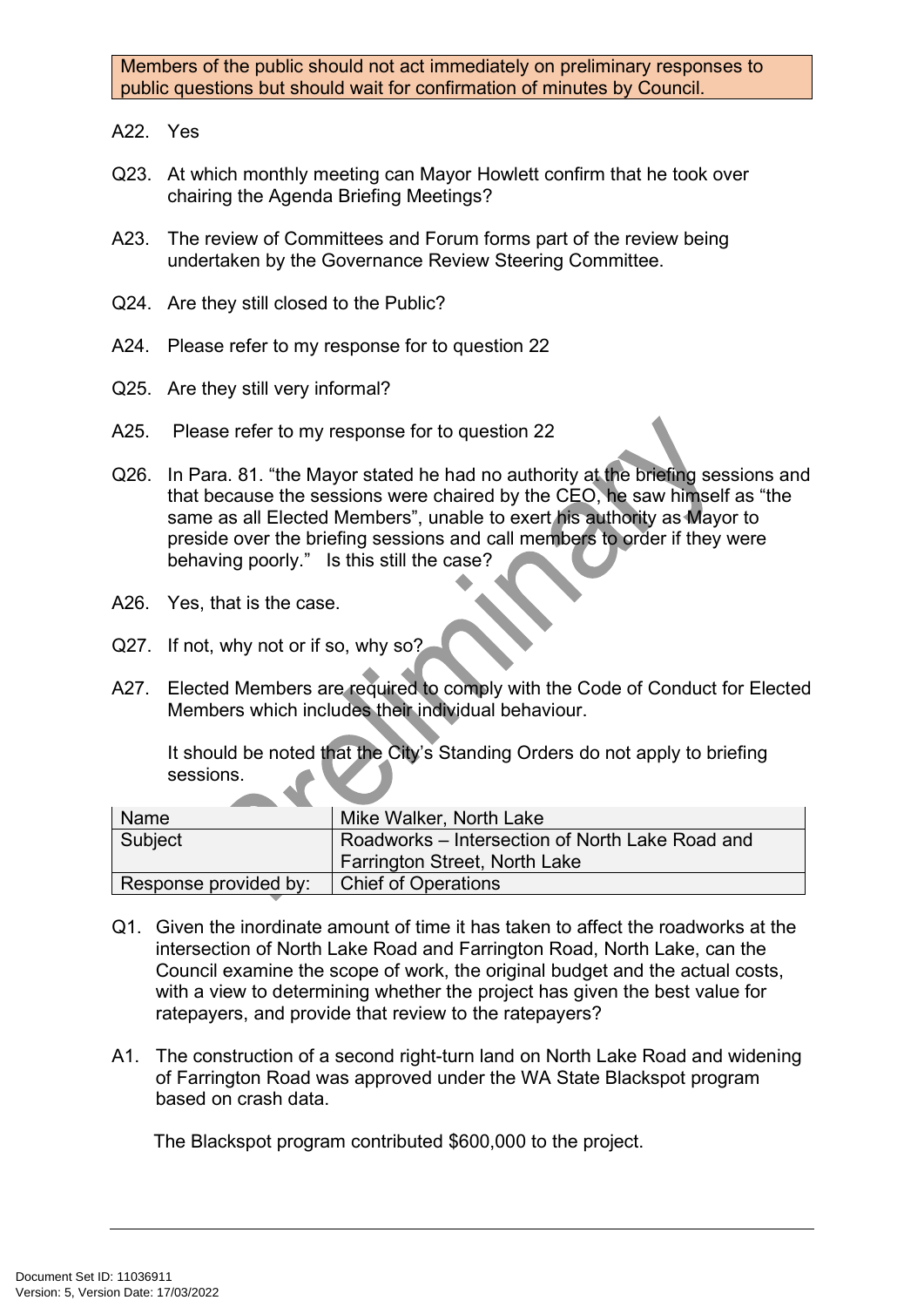The project scope identified the most cost-efficient delivery methodology which mitigated the need to close Farrington Rd for two months and impact traffic flow on North Lake Road for an extended period.

Cost increases are related to traffic management, wester power works, traffic signal amendments and an increase to the number of nights required to deliver the works.

Future crash data will determine the overall success of the project

- Q2. If the answer is no, then why not?
- A2. N/A
- Q3. Then can I request, the Scope of work and initial and final cost information, as it would appear that a project announced to take two weeks and starting in August 2021 has blown out considerably in time and I would imagine cost to review the project?
- A3. The project commenced in November 2021 with a 4-month construction period which allowed for contingencies and extensions of time.

The project is now complete apart from line marking which is performed by Main Roads WA.

| Name                  | Janette Mouttet                |
|-----------------------|--------------------------------|
| Subject               | <b>UDIA Conference</b>         |
| Response provided by: | <b>Chief Executive Officer</b> |

- Q1. Mr Brun, as City of Cockburn CEO, please explain why the UDIA on-line program reflected your participation as a guest speaker at the recent UDIA conference Bunker Bay, sitting on a panel of four, with the WA Planning Minister, planning to discuss "delivering on infill targets and how to overcome community resistance" when I always understood that City of Cockburn Delegated Officers and Elected Members were there to represent the community and supposed to serve, rather than discuss ways to overcome community resistance?
- A1. I was invited alongside the Minister for Planning and the Director General of Communities to be a member of a panel relating to infill and development.

The invitation provided an opportunity, along with the State Government, to engage with sectors of industry.

I made the following points with respect to infill and density:

- Community objection to infill generally comes from poor quality infill
- Developers need to focus on providing quality development
- Density should occur generally around public transport nodes including proposed Tier 2 public transport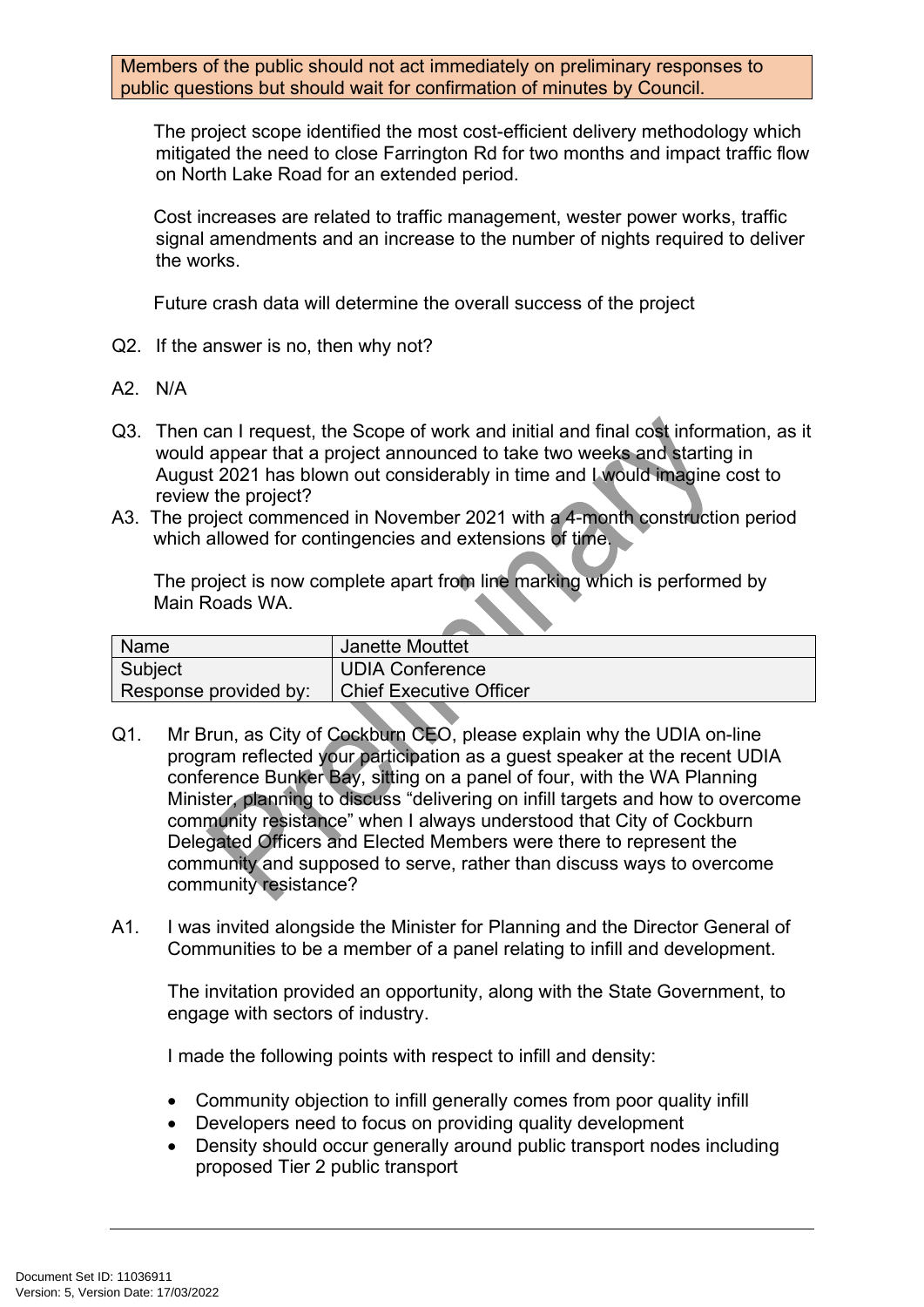- All dwellings should have street frontage or park frontage
- Higher density should come with higher public open space than the standard (or standards updated by the State to achieve this)
- Battle-axe developments should be avoided
- Q2. Mr Brun what takeaways did you get from the UDIA conference that were helpful regarding the retainment of the Glen Iris Golf Course, first developed in 1964, with 220 homes now 'directly surrounding' the course and many more with secondary views, all paying premium prices?
- A2. I had no discussion about the proposed rezoning and the session I attended had no relevance.
- Q3. Mr Brun, as CEO, why do you think the City of Cockburn Community Scorecard Survey resulted in such a poor score of just 38, with City of Cockburn's result coming last in the category "The City has a good understanding of the community's needs" as per page 18 of the City of Cockburn Annual Report?
- A3. Although 38 percent of community members agreed that "City of Cockburn staff have a good understanding of community needs" and 37 percent of community members agreed that "Elected Members at the City of Cockburn have a good understanding of community needs". Most of the remaining respondents answered neutral or unsure, with a minority,15 to 17 percent of community members, disagreeing with these statements.

When ratings are averaged for staff and Elected Members' understanding of community needs, and compared to participating councils in Western Australia, the City of Cockburn is in 12th place out 42 councils.

- Q4. Mr Brun, having just viewed the footage from the recent UDIA WA large conference you attended and participated in, please can you explain how you were able to attend such a conference, where the footage clearly shows there was absolutely no social distancing, either in the conference room, or the restaurant (masks off), yet the City of Cockburn has denied residents and ratepayers from attending an Ordinary Council Meeting (for the second month) where social distancing can be easily controlled, as was evidenced at the last AGM that the City of Cockburn general public/ratepayers attended?
- A4. I only attended the Friday morning session, under 2 hours indoors, where all the participants were masked.

I did not attend any social events.

With respect to the OCM, as has been responded to at last month's OCM Public Question Time, the reason for moving to online meetings relates to the significant risk an exposure event would pose to the entire governance and leadership functions of the Council and the City.